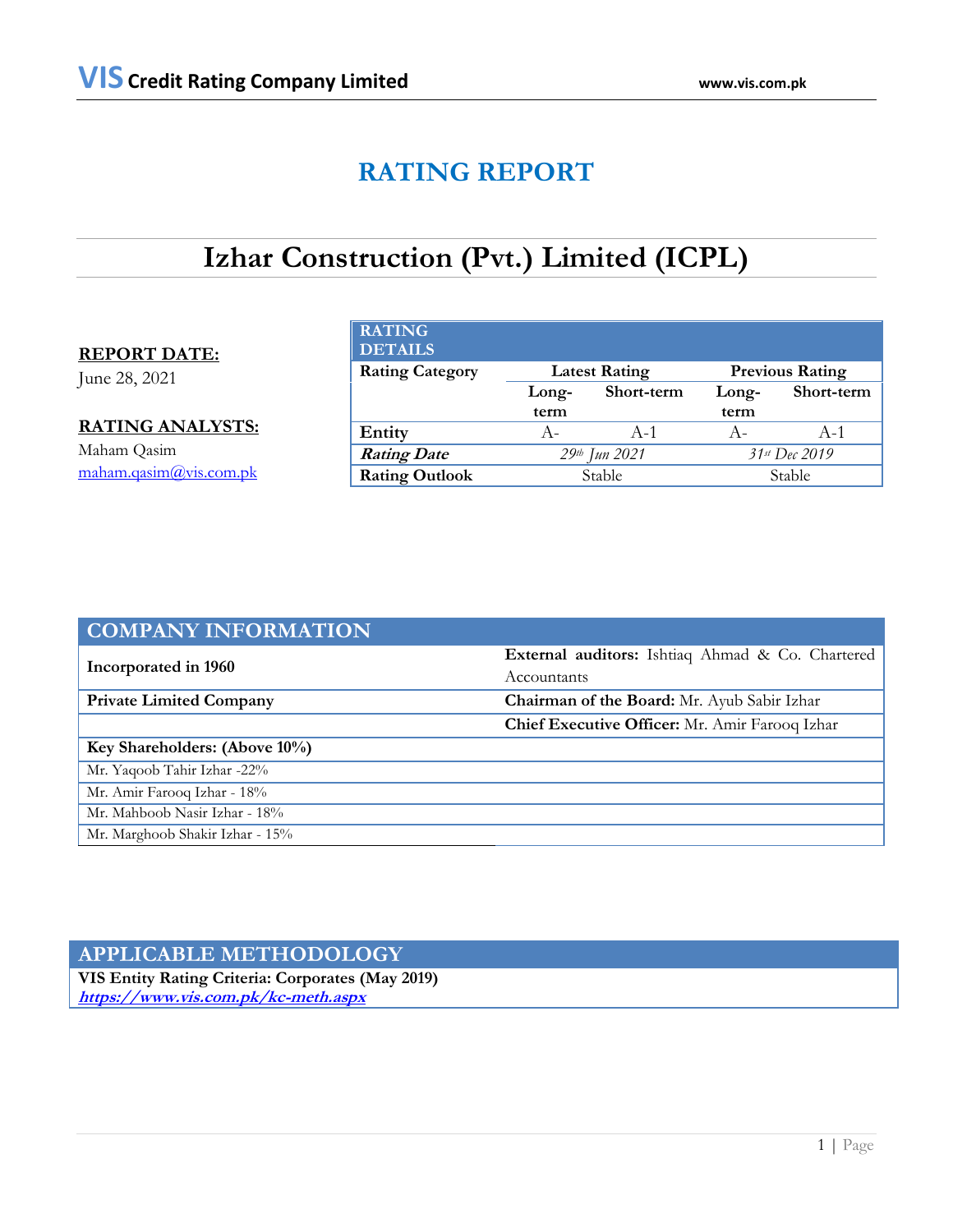# **Izhar Construction (Pvt.) Limited**

## **OVERVIEW OF THE INSTITUTION RATING RATIONALE**

*Izhar Construction (Pvt.) Limited was incorporated in 1960 under Companies Act 1913 (Repealed with enactment of the companies Act, 2017 on May 30, 2017) as a private limited company The principal activities of the company are rendering engineering services and to carry out construction work.*

The ratings assigned to Izhar Contruction (Pvt.) Limited (ICPL) take into account the company's sound business risk profile emanating from its association with Izhar Group of Companies having an established footprint and strong brand equity in the construction business developed over the years. The ratings also incorporate inherent synergies and diversification in the group structure, providing implicit strength to the business model. Given depressed economic indicators and muted growth in construction sector in line with emergence of pandemic, the profitability and liquidity indicators took a sizable hit as the coverages were recorded in negative. However, the impact of heightened credit and liquidity risk in line with meager cash flow generation is largely mitigated by company's conservative capital structure with virtually debt free balance sheet and no contractual repayments due. On the other hand, non-funded obligations are integral part of the business model.

## **Profile of Chief Executive Officer**

*Mr. Amir Farooq Izhar has been associated with the company for three decades as CEO. He has done civil engineering from USA and has vast experience in Pre-Engineered Buildings System, Dwelling Construction Technology, sales and marketing strategy.*

## **Profile of Chairman**

*Mr. Ayub Sabir Izhar is the group chairman of Izhar Group of Companies. He has done engineering from London, UK. He has been associated with the group for the last 36 years. He has vast experience in the fields of Construction engineering services, real estate development, business planning and strategy.* 

## **Financial Snapshot**

*Core Equity: end-FY20: Rs. 9.4b; end-FY19: Rs. 9.1b; end-FY18: Rs. 8.2b; FY17: Rs. 6.3*

*Assets: end-FY20: Rs. 11.9b; end-FY19: Rs. 11.5b; end-FY18: Rs. 10.8b; FY17: Rs. 11.8b*

*Profit After Tax:FY20: Rs. 266m; FY19: Rs. 1.1b; FY18: 2.0b; FY17: 1.1b* The company maintains one of the highest equity base amongst peers indicating sound loss absorption capacity; the same along with sizable cash balances and mega ongoing projects ensuring revenue generation in the coming years subside the elevated financial risk profile of the company. However, the ratings remain sensitive to ICL's presence in high business risk sector involving capsizing of revenues owing to political unrest & instability, regulatory changes and missed completion deadlines. The ratings will remain dependent on upholding financial metrics involving timely completion of key commercial projects without any significant cost and time overruns. In addition, maintenance of healthy sales velocity and collection efficiency, as projected, will remain crucial to ratings to avoid cash flow mismatches. Any adverse movement in sensitivity indicators may result in revision of ratings.

## **Key Rating Drivers:**

**Company's profile:** ICPL is the flagship company of Izhar group of companies involved in construction engineering services and has to its credit numerous large scale industrial, commercial, educational, infrastructure, power and other projects; the group is also involved in manufacturing of pre-cast and pre-stressed concrete components, pre-engineered steel building (PEB), digital energy meters & smart metering solutions, switch gears, transformers and cable management system and also provide wide-range services for mechanical, electrical and plumbing work along with sales and distribution services for electromechanical products, equipment and system.

Izhar Concrete (Pvt.) Limited (ICL) is the parent member of Izhar Group of Companies which is the pioneer and the largest single entity engaged in manufacturing of pre-cast and pre-stressed concrete components. Another sister concern of ICPL, MEP Solutions (Pvt.) Limited (MEPS), is a contracting firm providing end to end solutions for mechanical, electrical and plumbing work. Izhar Steel (Pvt.) Limited is the largest production facility furnishing pre-engineered buildings (PEB) and steel structures in Pakistan. Further, Izhar Housing (Pvt.) Limited is involved in building residential complexes, while Accurate (Pvt.) Limited is a manufacturing concern focusing on digital energy meters and smart metering solutions. The group also includes a manufacturing concern for specialized switch gears, transformers and cable management systems, under the banner of Green T&D (Pvt.) Limited. Another venture of Izhar group is the Electrocraft Engineering, involved in sales and distribution of electromechanical products, equipment and systems. Due to integration and diversification in the group companies, it has competitive advantage in efficiently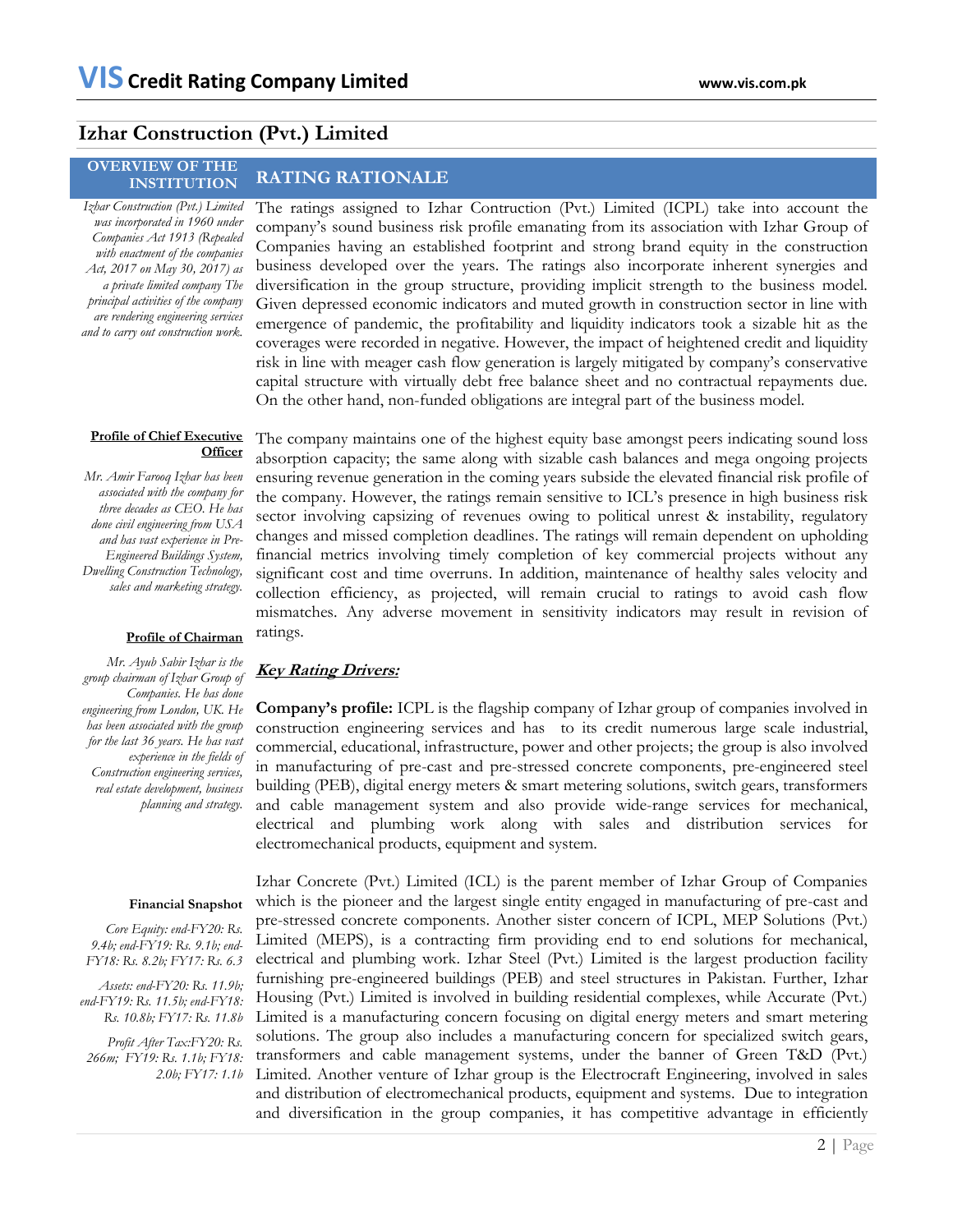rendering construction services at various scales.

ICPL has completed numerous large infrastructures, industrial, commercial, educational and high-rise building projects till date. The company has a history of recurring businesses from the same clients on account of established relationships as a result of efficient and timely completion of projects. A few recent major projects include:

- Construction of Coca Cola head office building
- Construction of Packages Mall
- Construction of CCL and CGL plant at Aisha Steel Mills Limited
- Infrastructure project management services for the USAID projects at the National University of Sciences and Technology (NUST) and Jinnah Post Graduate Medical College (JPMC)
- Construction of 30MW coal power plant of DG Khan Cement Co. Ltd.
- Extension of 9 MW coal & biomass power plant of Nishat Dyeing and finishing Refuse Derive Fuel (RDF) plants of DG Khan Cement Co. Ltd.
- Civil, (Mechanical, Electrical & Plumbing) MEP, Heating Ventilation and Airconditioning (HVAC) and Pre-engineered Building (PEB) works for construction of 10,000 TPD Cement Plant for D.G. Khan Cement at Hub Baluchistan.
- Construction structural, architectural, plumbing, HVAC and external works of Atlas Honda Ltd.
- Civil works, PEB and MEP works for Nippon Paint Pakistan's warehouse
- Civil works for construction of warehouse building of Pak Electron Ltd.
- Construction of Allied Bank Limited (ABL) warehouse building
- Civil works for construction of warehouse building of Digital World Pakistan
- Construction of manufacturing plant buildings and civil works of Dalda Foods (Pvt.) Ltd.

Additions of Rs. 141.3m (FY19: Rs. 161.1m) were made in property, plant and equipment, which majorly included construction machinery, scaffolding and shuttering during FY20. Majority of the construction machinery and equipment installed is of UK, Japanese, Chinese and Italian made. Timely replacement and addition of latest machinery has ensured operational efficiency for the company.

**Investment property and investment in associate:** Investment property held by company stood at Rs. 1.1b (FY19: Rs. 1.1b); land worth Rs. 35.6m was acquired during FY20; however the increase did not reflect in the asset structure in line with usual depreciation charge for the year coupled with disposal of a building with a written down value of Rs. 35.4m. The land held by the company mainly comprises commercial, residential and agricultural land in Islamabad, Lahore and Peshawar. During FY20, the company recorded gain on sale of building amounting to Rs. 36.3m (FY19: 36.2m). Investment in associates was recorded lower at Rs. 51.5m (FY19: Rs. 52.3m) at end-FY20 as investment in MEP Solutions (Pvt.) Ltd was disposed off during the year at par value. The current investment pertains to 9.9% shares of Green Industrial Solutions (Pvt.) Ltd. and 50.0% shares of Green Revolution (Pvt.) Ltd.

**Reduced revenue owing to stunted execution of construction contracts in line with subdued economic growth amid ongoing pandemic:** Given general economic slowdown, reduced infrastructure & construction activities and lockdown in the country, the company's net revenue was recoded lower at Rs. 4.5b (FY19: Rs. 6.6b) during FY20.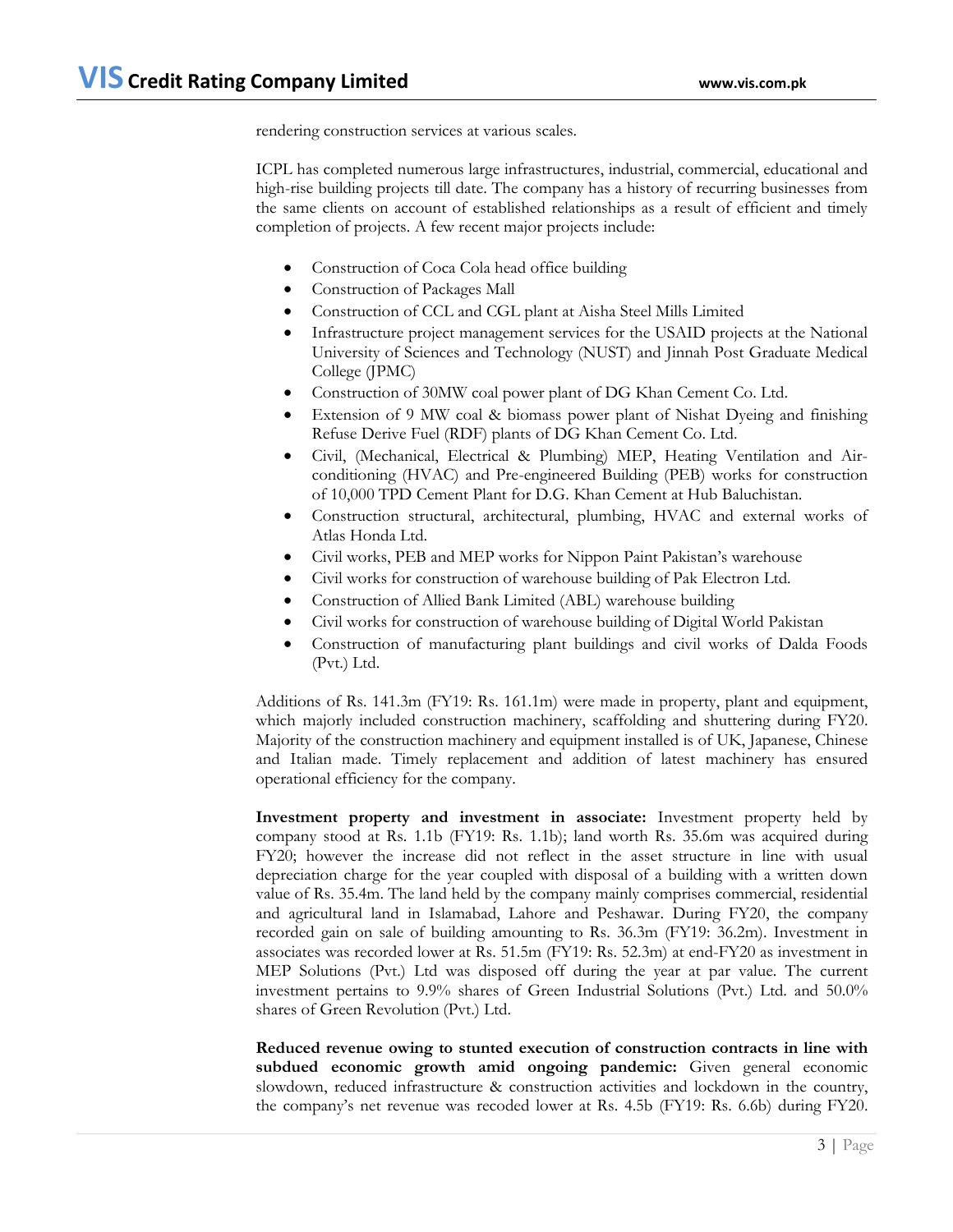Gross revenue emanating from execution of construction contracts largely constituted the total sales mix; however, revenue from sale of goods amounted to Rs.243.0 (FY19: Rs. 487.7m) during FY20; the sale of goods pertained to ready-mix concrete *(concrete manufactured in batch plant)* constituting only 5.3% (FY19: 7.3%) of the net revenue. The details of projects completed during FY20 is presented in the table below:

| Project/Party Name                  | <b>Project Detail</b>                                                                                                                  | Contract<br>Value<br>(Rs. in m) | Amount<br>of work<br>(Rs.)<br>done in<br><b>FY20</b> | $Est\%$<br>work<br>in<br><b>FY20</b> |
|-------------------------------------|----------------------------------------------------------------------------------------------------------------------------------------|---------------------------------|------------------------------------------------------|--------------------------------------|
| Electronics<br>Orient<br>(Pvt) Ltd. | Earth & Piling Work along with Construction<br>of Substructure & Super Structure Package II                                            | 2,564.0                         | 219.0                                                | $9\%$                                |
| D. G. Khan Cement<br>Co. Ltd        | Civil Works for Construction of 2 No. of<br>Raw Water Tanks at Kallar Kahar                                                            | 280.8                           | 3.9                                                  | $1\%$                                |
| DHA Dolmen Lahore<br>Pvt Ltd.       | Construction of 7' High B/Wall with Precast<br>Concrete Columns & Planks                                                               | 7.0                             | 7.0                                                  | 100%                                 |
| Digital World Pakistan<br>Pvt. Ltd. | Construction of Building - E at Multan Road                                                                                            | 280.8                           | 3.9                                                  | $1\%$                                |
| Ecolean Pakistan Pvt.<br>Ltd.       | Civil<br>and<br><b>Supplies</b><br><b>MEP</b><br>work<br>for<br>Construction of Packaging Plant at Sundar<br>Industrial Estate, Lahore | 1,106.0                         | 289.4                                                | 26%                                  |
| Aisha Steel Mills Ltd               | Multiple Works                                                                                                                         | 1,016.0                         | 22.8                                                 | $2\%$                                |
| Pioneer<br>Cement<br>Limited        | Construction of HO Building, Lahore                                                                                                    | 311.6                           | 21.5                                                 | $7\%$                                |

The outgoing year marked a considerable dip in margins to 14.9% (FY18: 24.5%) owing to halt to construction operations on account of lockdown implemented by the government to curtail the spread of pandemic; the impact on margins was indirect as the revenue recognition was delayed in line percentage completion of a particular project so the absorption of fixed cost variables in cost of sales was less efficient. Although, the cost of inventories consumed declined to Rs. 2.3b (FY19: 2.7b); however the reduction was not as significant as of revenues given the material was used but the projects did not achieve the level of completion where the sale receipts could be booked. Further, the decline was also an outcome of fixed price contracts for some completed projects where the in increase in input cost was to be borne by the company. In line with decline in average number of individuals employed to 587 (FY19: 622) the employee related expenses exhibited a declining trend. Depreciation charge decreased due to lower value of construction and scaffolding machinery. Going forward to alleviate the pressure on margins, the management has opted for variable final pricing where price escalation clause for raw material is in built in the contract so any increase in raw material is to be met by the customer.

Administrative expenses decreased to Rs. 476.9m (FY19: 554.3m) primarily on account of decline in salaries and benefits owing to reduced workforce during the outgoing year. Other operating expenses constituting workers Profit Participation Fund and Workers Welfare Fund was reported slightly higher at Rs. 2.5m (FY19: Rs. 1.2m); meanwhile other income comprising rental income, gain on disposal of fixed assets and income from bank placements stood higher at Rs. 64.1m (FY19: Rs. 57.7m) during FY20. Finance cost increased to Rs. 6.7m (FY19: Rs. 4.2m) on account of higher guarantee commission in line with increased interest rate scenario during FY20 as compared to previous year. The company received a tax credit amounting to Rs. 386.0m (Rs. 511.1m) during the outgoing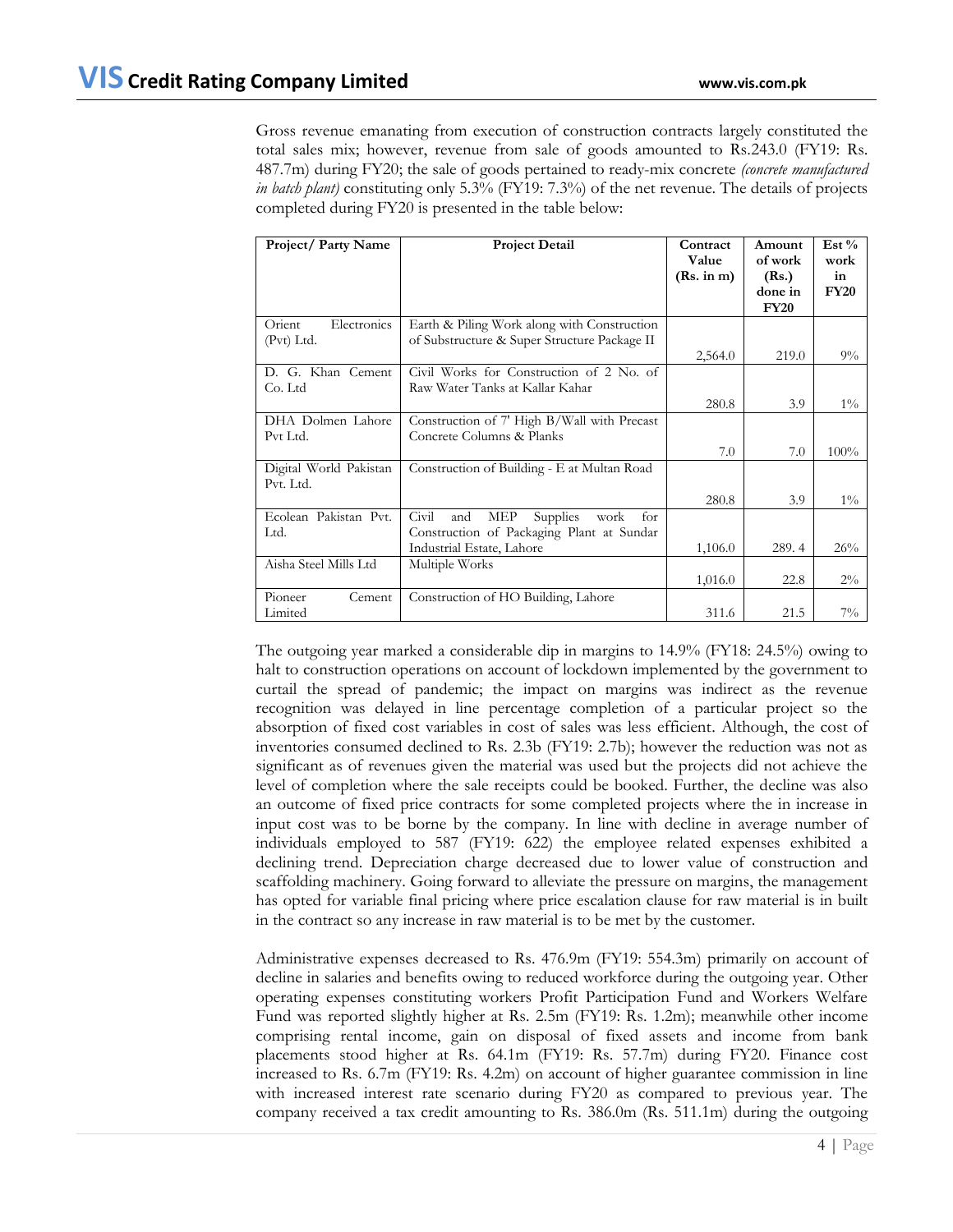year which reduced ICPL's the tax liability to just Rs. 4.3m (FY19: nil) during FY20. Going forward, the company would have to pay corporate tax at 29% given the tax exempt period has expired. In line with revenue compression along with depressed margins, the company's bottom line was reported sizably lower at Rs. 266.0m (FY19: 1.1b) during FY20.

The management projects turnover from contracts to increase by 20% so the company would close FY21 with a topline of Rs. 5.5b. Post the ongoing year, given slight revival of overall economic indicators the management expects revenue to increase at a modest rate over the rating horizon. Further, the margins are expected to be around 20% for FY21 as any inflationary impact on raw material prices will be paid off by the customer. The completion timelines of most of the ongoing projects have been delayed in line with restricted operations during FY20. A list of ongoing projects with total value, timeline and estimated revenue remaining is presented below:

| Name & Project Description                                                  | Value  | Work           | $\frac{0}{0}$ | Completion | Est                     |
|-----------------------------------------------------------------------------|--------|----------------|---------------|------------|-------------------------|
|                                                                             | in Rs. | done in        | complete      | Date       | Revenue                 |
|                                                                             | in m   | <b>FY20</b>    | d in FY20     |            | Remaining<br>(Rs. in m) |
| Construction of structural works of                                         | 5,631  | 1,461          | 26%           | Dec'19-    | 4,170                   |
| Dolmen Mall, DHA Phase VI, Lahore                                           |        |                |               | Apr'21     |                         |
| Civil works for the construction of                                         | 3,664  | 2,273          | 62%           | June'19-   | 1,391                   |
| category-III structures at K2/K3,                                           |        |                |               | July'22    |                         |
| Karachi- Pakistan Atomic Energy                                             |        |                |               |            |                         |
| Commission                                                                  |        |                |               |            |                         |
| Civil work for construction of 10 MW                                        | 595    | 465            | 78%           | Dec'19-    | 130.2                   |
| Waste Heat Recovery and 30 MW Coal<br>Fired Power Plant at DG Khan Cement   |        |                |               | May'21     |                         |
| Civil works for Construction of Mill                                        | 520    | $\theta$       | $0\%$         | Dec'20-    | 520                     |
| Building and Cotton Godowns- Nishat                                         |        |                |               | May'21     |                         |
| Mills                                                                       |        |                |               |            |                         |
| Civil, Electro-Mechanical Works for                                         | 445    | 219            | 49%           | Feb'20-    | 226                     |
| OEM Plant at Nippon Paint Factory,                                          |        |                |               | Apr'21     |                         |
| Lahore                                                                      |        |                |               |            |                         |
| Construction of structural work for                                         | 480    | 244            | 51%           | Dec'17-    | 234                     |
| Elan Tower, Islamabad                                                       |        |                |               | Dec'21     |                         |
| Civil, Electrical and Plumbing work for                                     | 478    | $\theta$       | $0\%$         | Feb'21-    | 478                     |
| the Construction of Warehouse at<br>Deepalpur Okara Road, Sahiwal- Allied   |        |                |               | Apr'22     |                         |
| <b>Bank Limited</b>                                                         |        |                |               |            |                         |
| Construction of Production Hall & Raw                                       | 206    | 139            | 67%           | Aug'20-    | 68                      |
| Material Building at FIDEMC Phase II,                                       |        |                |               | Apr'21     |                         |
| M3 Industrial Estate, Faisalabad- Orient                                    |        |                |               |            |                         |
| Materials (Pvt) Limited                                                     |        |                |               |            |                         |
| Factory Building turnkey projects                                           | 65     | 38             | 58*           | Jun'20-    | 27                      |
| Construction of New Shed at GTML-3                                          |        |                |               | Apr'21     |                         |
| & New Store Shed at GTM-5- Gul<br>Ahmed Textile Mills Limited               |        |                |               |            |                         |
| Construction of TCF Extension Motor                                         | 53     | 33             | 63%           | Dec'20-    | 20                      |
| Pool Warehouse and Ancillary Works-                                         |        |                |               | May'21     |                         |
| Hyundai Nishat Motors (Pvt) Limited                                         |        |                |               |            |                         |
| Construction of Plastic Paint Shop                                          | 105    | 14             | 13%           | Jan'21-    | 91                      |
| Building-Hyundai Nishat Motors (Pvt)                                        |        |                |               | July'21    |                         |
| Limited                                                                     |        |                |               |            |                         |
| Construction of Main Paint Shop                                             | 43     | $\overline{0}$ | $0\%$         | Feb'21-    | 43                      |
| Building-Hyundai Nishat Motors (Pvt)                                        |        |                |               | Aug'21     |                         |
| Limited                                                                     |        |                |               |            |                         |
| Structure Works for NESTLE Head                                             | 139    | $\overline{0}$ | $0\%$         | Mar'21-    | 139                     |
| Office - Package-1 for Construction of<br>Nestle Head Office at Amer-Sidhu, |        |                |               | Sep'22     |                         |
| Lahore, Pakistan                                                            |        |                |               |            |                         |
|                                                                             |        |                |               |            |                         |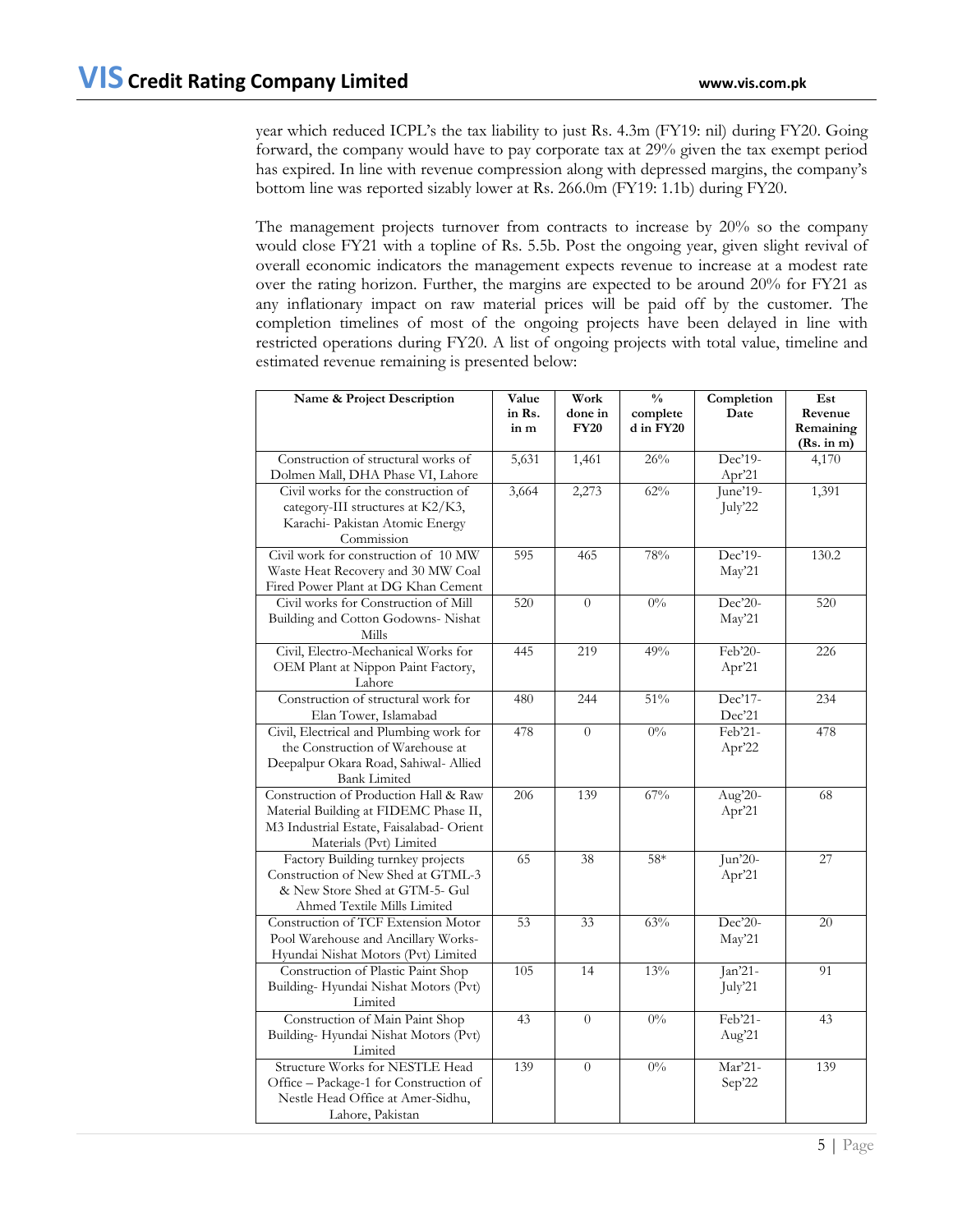| PEB Warehouse Building at Khanki | 495 | $0\%$ | Mar2 <sup>1</sup> | 495 |
|----------------------------------|-----|-------|-------------------|-----|
| Mor Multan Road Lahore           |     |       | $F_{\rm e}h$ '20  |     |

**Liquidity position impacted owing to suppressed profitability indicators:** Liquidity profile of the company could not present a positive picture in line with reduced scale of operations coupled with significant dip in margins; therefore, Funds from Operations (FFO) turned negative during FY20. However, as the company has a virtually debt-free balance sheet with no contractual obligations to be repaid, negative FFOs do not pose any sizable liquidity or credit risk to third parties. Further, debt service coverage ratio was also reported as negative during the outgoing year; however, the fairly huge number is not a real indicator of the cash flow position given there are no long-term debt repayments so the ratio is positively/negatively skewed as per the trend witnessed in FFO.

Inventories were recorded slightly higher at Rs. 1.3b (FY19: Rs.1.2b) mainly due to bulk of materials purchased at favorable rates during the outgoing year. Trade debts amounted to Rs. 1.6b (FY19: Rs. 1.9b); the decrease is in line with lower revenue but they are still on a higher side in respect to revenues at 34.9% (FY19: 26.7%). These receivables include retention money with clients entailing 5% of the contract amount withheld by the client as a mean of security and payable at the completion of the project, as specified in contractual terms. Ageing of receivables (including retention money) is considered satisfactory as around 12% of the receivables are overdue for more than a year. As per the management, there is no provisioning requirement given none of the receivables are doubtful; moreover, there has been no history of write-offs in the past as well. Short-term loans amounted to Rs. 2.1b (FY19: Rs. 2.1b) at end-FY20; almost entire amount pertained to unsecured interest-free loans given to associated companies. Extension of short-term loans to associate companies/related parties is a common practice as the sponsors at group level are not keen in availing funded credit lines from banks; the same helps in keeping the financial cost on a significantly lower end. Further, short-term deposits, advances and pre-payments stood higher at Rs. 3.1b (FY19: Rs. 2.1b) mainly owing to higher advance tax and advances made to suppliers. The company has significant cash balances available amounting to Rs. 1.6b (FY19: 1.6b) at end-FY20 to meet any contingencies. While the liabilities comprised only trade and other payable, the same largely remained at prior year's level of Rs. 1.9b (FY19: Rs. 1.9b), accordingly, current ratio was recorded sizable at 5.03x (FY19: 5.09x) at end-FY20. The company has non-funded facilities amounting to Rs. 1.8b (FY19: Rs. 1.7b) in the form of bank guarantees from different commercial banks in connection with contracts awarded. Going forward, with improvement in profitability indicators the liquidity profile is expected to revert back to pre-covid levels.

**Augmentation in equity on back of profit retention; conservative capital structure characterized by virtually debt-free balance sheet:** Core-equity of the company has augmented solely on account on profit retention to Rs. 10.1b (FY19: Rs. 9.7b) by the end-FY20. Revaluation surplus on property, plant and equipment stood at Rs. 594.5m Rs. 607.5m (FY19: Rs. 607.5m) by end-FY20. Further given stress on liquidity owing to depressed revenues and profitability metrics, no dividend was paid during the outgoing year. ICPL meets its entire working capital need through internal sources; the company's balance sheet has continued to remain debt free. Due to aforementioned reasons, debt leverage remained at 0.20x (FY19: 0.20x). Equity base is projected to enhance on back of profit retention, meanwhile given absence of any debt, capitalization indicators will remain strong, according to management, going forward. In addition, ICPL plans on announcing final cash dividend for the ongoing year given the operational performance of the company has improved with fair revenue recognition and cash flow generation.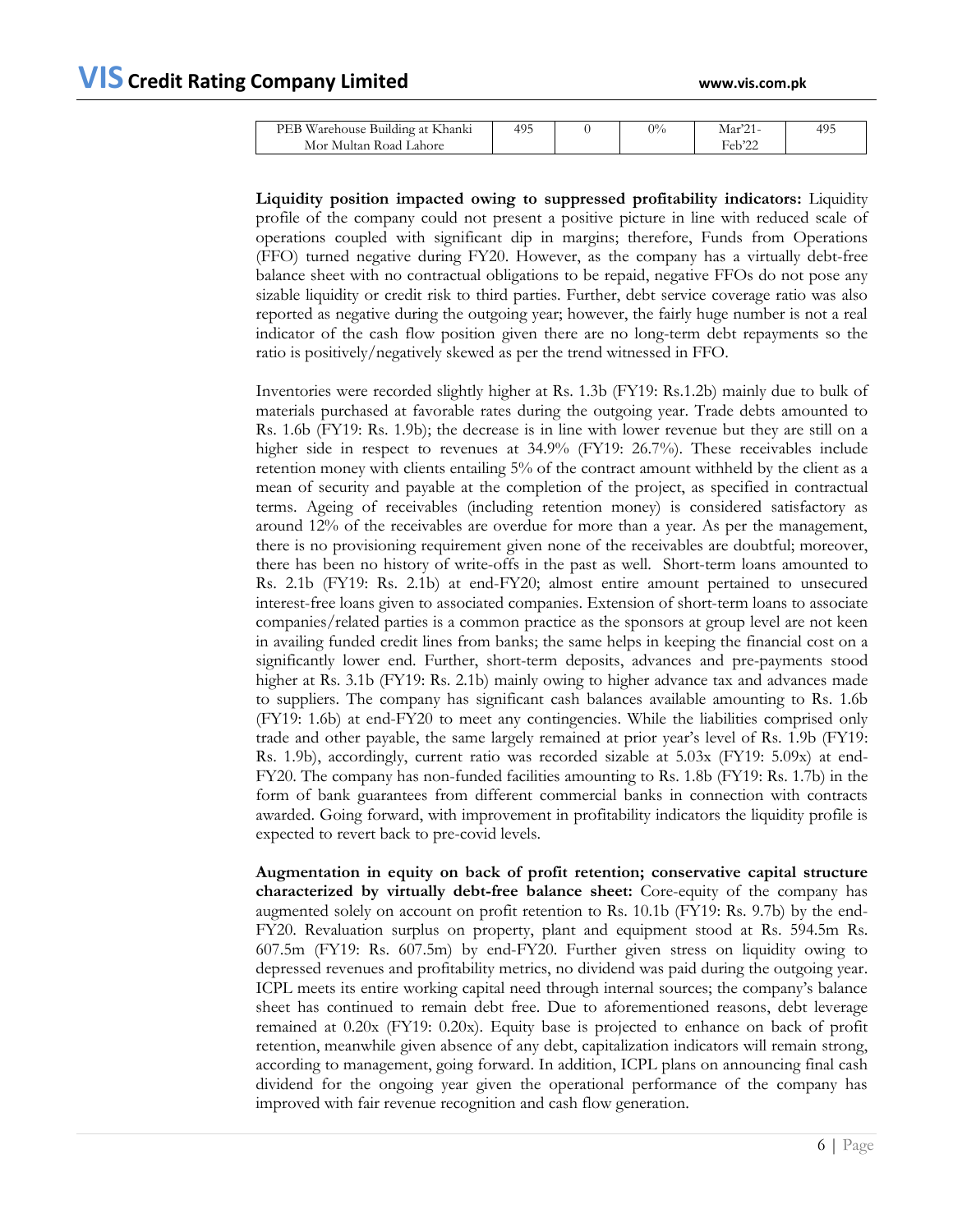# **Izhar Construction (Pvt.) Limited Appendix I**

| FINANCIAL SUMMARY (Rs. in millions)           |                          |                          |                          |                          |
|-----------------------------------------------|--------------------------|--------------------------|--------------------------|--------------------------|
|                                               |                          |                          |                          |                          |
| <b>BALANCE SHEET</b>                          | <b>FY17</b>              | <b>FY18</b>              | <b>FY19</b>              | <b>FY20</b>              |
| Property, plant & Equipment                   | 2,351                    | $1,35\overline{3}$       | 1,237                    | 1,291                    |
| <b>Investment Property</b>                    | 176                      | 781                      | 1,100                    | 1,100                    |
| Investment in associates                      | 52                       | 52                       | 52                       | 51                       |
| Inventories                                   | 230                      | 475                      | 1,175                    | 1,267                    |
| Trade Debts (including retention money)       | 1,194                    | 2,050                    | 1,832                    | 1,587                    |
| Short-term loans                              | 1,590                    | 2,013                    | 2,121                    | 2,145                    |
| Short-term deposits, Advances and Prepayments | 2,199                    | 2,136                    | 2,340                    | 3,081                    |
| <b>Cash &amp; Bank Balances</b>               | 2,017                    | 1,960                    | 1,644                    | 1,277                    |
| <b>Other Assets</b>                           | 8                        | 12                       | 47                       | 79                       |
| <b>Total Assets</b>                           | 9,817                    | 10,832                   | 11,548                   | 11,878                   |
| <b>Trade and Other Payables</b>               | 2,308                    | 1,978                    | 1,814                    | 1,877                    |
| Long Term Debt (including current maturity)   |                          |                          |                          |                          |
| <b>Short Term Debt</b>                        |                          |                          |                          |                          |
| <b>Tier-1 Equity</b>                          | 6,271                    | 8,233                    | 9,128                    | 9,406                    |
| Surplus on Revaluation of PP&E                | 1,240                    | 621                      | 607                      | 594                      |
| <b>Total Equity</b>                           | 7,511                    | 8,854                    | 9,735                    | 10,001                   |
| Paid-up Capital                               | 100                      | 100                      | 100                      | 100                      |
|                                               |                          |                          |                          |                          |
| <b>INCOME STATEMENT</b>                       | <b>FY17</b>              | <b>FY18</b>              | <b>FY19</b>              | <b>FY20</b>              |
| <b>Net Sales</b>                              | 4,062                    | 7,123                    | 6,641                    | 4,545                    |
| <b>Gross Profit</b>                           | 1,399                    | 2,454                    | 1,625                    | 693                      |
| <b>Operating Profit</b>                       | 1,054                    | 2,021                    | 1,071                    | 216                      |
| <b>Profit Before Tax</b>                      | 1,149                    | 1,969                    | 1,123                    | 271                      |
| Profit After Tax                              | 1,120                    | 1,962                    | 1,123                    | 266                      |
| <b>Funds from Operations</b>                  | 961                      | 1,600                    | 700                      | (72)                     |
|                                               |                          |                          |                          |                          |
| <b>RATIO ANALYSIS</b>                         | <b>FY17</b>              | <b>FY18</b>              | <b>FY19</b>              | <b>FY20</b>              |
| Gross Margin (%)                              | 34.5                     | 34.5                     | 24.5                     | 14.9                     |
| <b>Net Margins</b>                            | 27.6                     | 27.5                     | 16.9                     | $\qquad \qquad -$        |
| Current Ratio (x)                             | 3.14                     | 4.37                     | 5.09                     | 5.03                     |
| <b>Net Working Capital</b>                    | 4,932                    | 6,668                    | 7,411                    | 7,558                    |
| FFO to Total Debt (x)                         | $\overline{\phantom{a}}$ | $\overline{\phantom{a}}$ | $\overline{\phantom{0}}$ |                          |
| FFO to Long Term Debt (x)                     | $\overline{\phantom{0}}$ | $\overline{\phantom{0}}$ | $\overline{a}$           |                          |
| Debt Leverage (x)                             | 0.37                     | 0.24                     | 0.20                     | 0.20                     |
| Gearing (x)                                   | $\overline{\phantom{a}}$ | $\overline{\phantom{a}}$ | $\overline{\phantom{a}}$ | $\overline{\phantom{a}}$ |
| DSCR(x)                                       | 69.5                     | 82.4                     | 47.5                     | (9.8)                    |
| $ROAA(^{0}/_{0})$                             | 11.4                     | 19.0                     | 10.0                     | 2.3                      |
| ROAE $(\% )$                                  | 17.9                     | 27.1                     | 12.9                     | 2.9                      |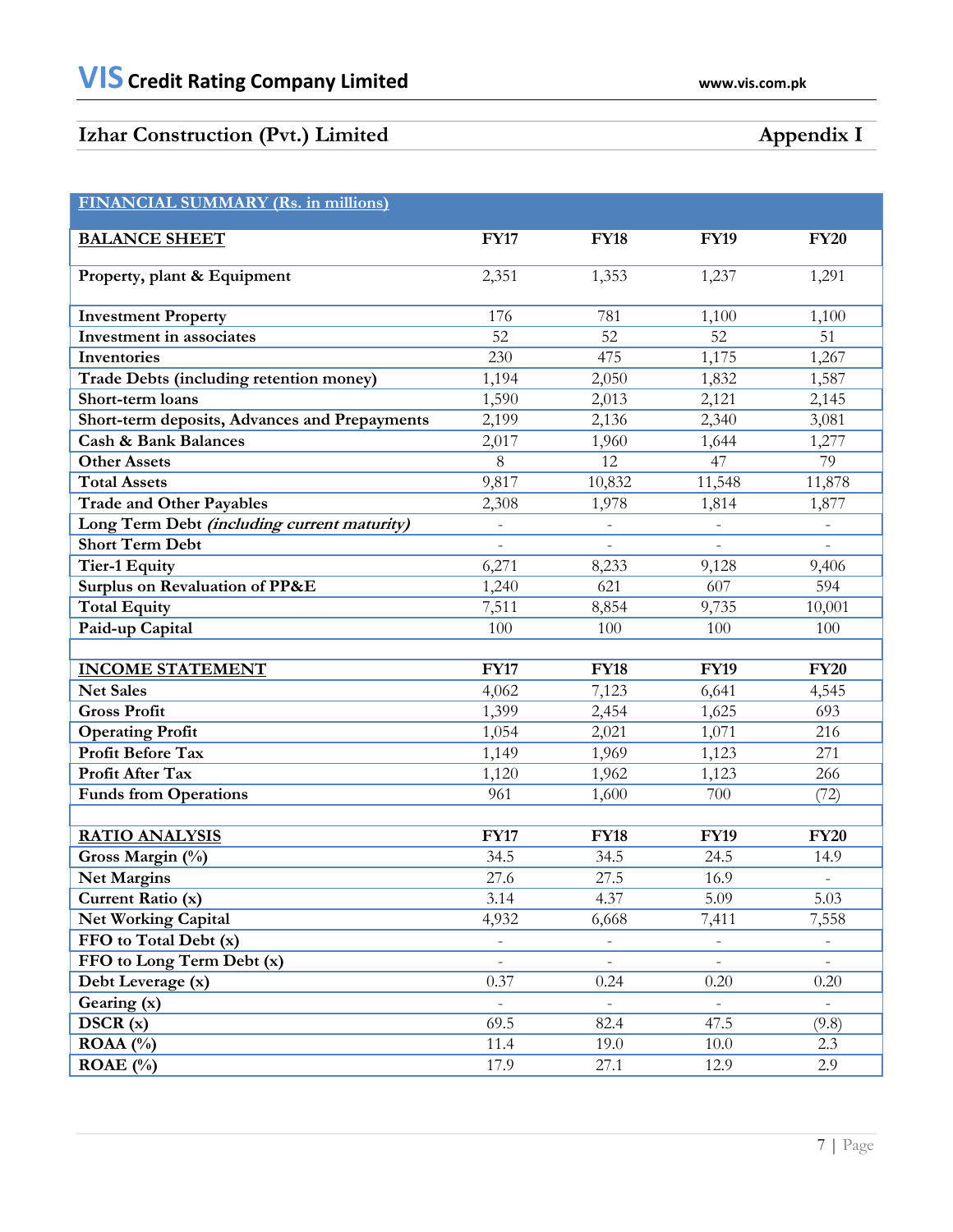# **ISSUE/ISSUER RATING SCALE & DEFINITIONS Appendix II**

# **VIS** Credit Rating Company Limited

## **RATING SCALE & DEFINITIONS: ISSUES / ISSUERS**

#### Medium to Long-Term

#### **AAA**

Highest credit quality; the risk factors are negligible, being only slightly more than for risk-free Government of Pakistan's debt.

#### AA+, AA, AA-

High credit quality; Protection factors are strong. Risk is modest but may vary slightly from time to time because of economic conditions.

#### $A+A, A$

Good credit quality; Protection factors are adequate. Risk factors may vary with possible changes in the economy.

#### BBB+ BBB BBB-

Adequate credit quality; Protection factors are reasonable and sufficient. Risk factors are considered variable if changes occur in the economy.

#### **BB+ BB BB-**

Obligations deemed likely to be met. Protection factors are capable of weakening if changes occur in the economy. Overall quality may move up or down frequently within this category.

### $B + B$ ,  $B - B$

Obligations deemed less likely to be met. Protection factors are capable of fluctuating widely if changes occur in the economy. Overall quality may move up or down frequently within this category or into higher or lower rating grade.

#### $ccc$

Considerable uncertainty exists towards meeting the obligations. Protection factors are scarce and risk may be substantial.

cc A high default risk

c

A very high default risk

D

Defaulted obligations

Rating Watch: VIS places entities and issues on 'Rating Watch' when it deems that there are conditions present that necessitate re-evaluation of the assigned rating(s). Refer to our 'Criteria for Rating Watch' for details. www.vis.com.pk/images/criteria\_watch. pdf

Rating Outlooks: The three outlooks 'Positive', 'Stable' and 'Negative' qualify the potential direction of the assigned rating(s). An outlook is not necessarily a precursor of a rating change. Refer to our 'Criteria for Rating Outlook' for details.www.vis.com.pk/ images/criteria\_outlook.pdf

(SO) Rating: A suffix (SO) is added to the ratings of 'structured' securities where the servicing of debt and related obligations is backed by some sort of financial assets and/or credit support from a third party to the transaction. The suffix (SO), abbreviated for 'structured obligation', denotes that the rating has been achieved on grounds of the structure backing the transaction that enhanced the credit quality of the securities and not on the basis of the credit quality of the issuing entity alone.

## Short-Term

#### $0 - 1 +$

Highest certainty of timely payment; Short-term liquidity, including internal operating factors and /or access to alternative sources of funds, is outstanding and safety is just below risk free Government of Pakistan's short-term obligations.

#### $A-1$

High certainty of timely payment; Liquidity factors are excellent and supported by good fundamental protection factors. Risk factors are minor.

#### $A-2$

Good certainty of timely payment. Liquidity factors and company fundamentals are sound. Access to capital markets is good, Risk factors are small.

#### 4-3

Satisfactory liquidity and other protection factors qualify entities / issues as to investment grade. Risk factors are larger and subject to more variation. Nevertheless, timely payment is expected.

B Speculative investment characteristics; Liquidity may not be sufficient to ensure timely payment of obligations.

ċ

Capacity for timely payment of obligations is doubtful.

(bir) Rating: A suffix (bir) is added to the ratings of a particular banking facility obtained by the borrower from a financial institution. The suffix (bir), abbreviated for 'bank loan rating' denotes that the rating is based on the credit quality of the entity and security structure of the facility.

'p' Rating: A 'p' rating is assigned to entities, where the management has not requested a rating, however, agrees to provide informational support. A 'p' rating is shown with a 'p' subscript and is publicly disclosed. It is not modified by a plus (+) or a minus (-) sign which indicates relative standing within a rating category. Outlook is not assigned to these ratings. Refer to our 'Policy for Private Ratings' for details. www.vis.com.pk/images/ policy ratings.pdf

'SD' Rating: An 'SD' rating is assigned when VIS believes that the ratee has selectively defaulted on a specific issue or obligation but it will continue to meet its payment obligations on other issues or obligations in a timely manner.